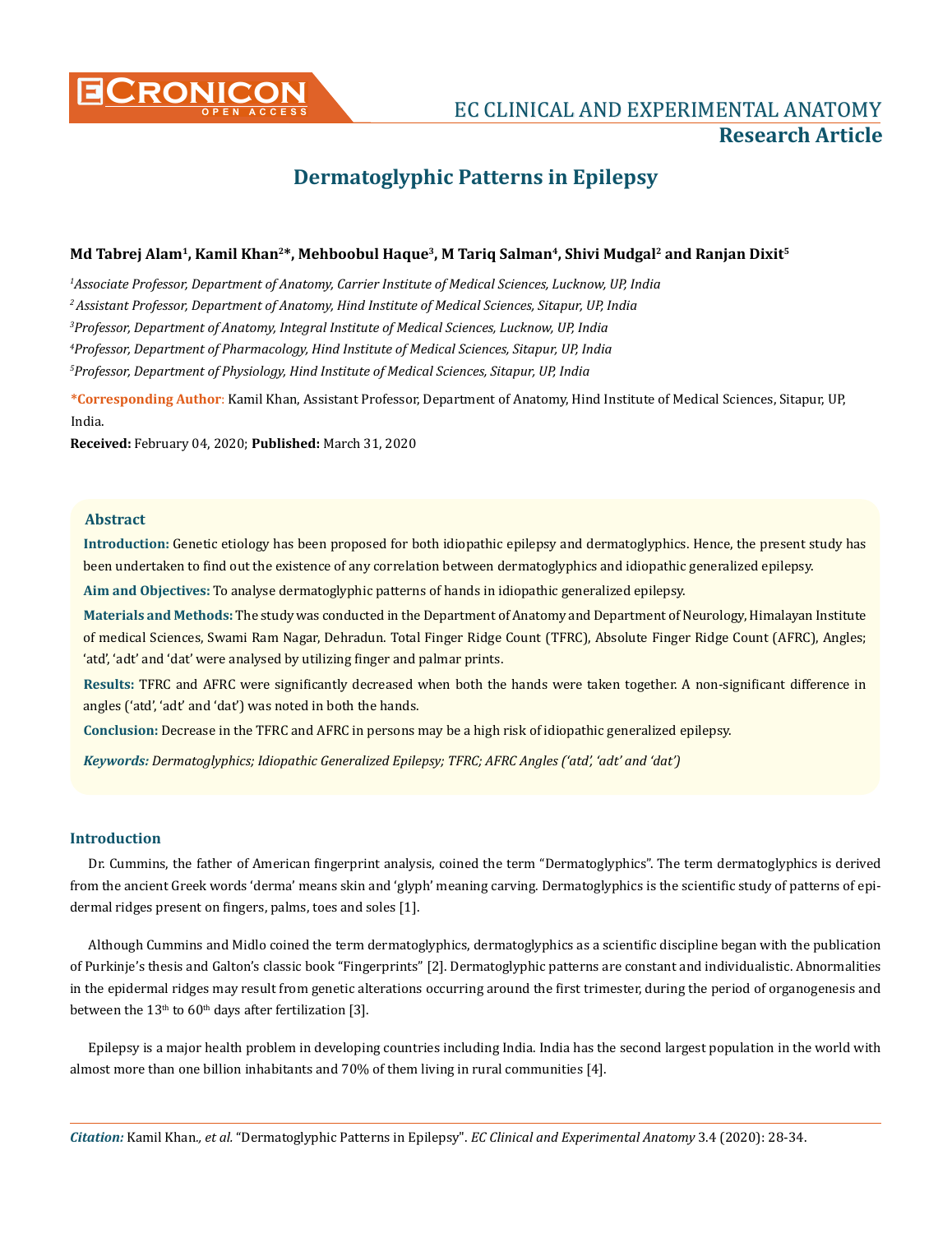29

According to World Health Organization (WHO) and the International League Against Epilepsy (ILAE), epilepsy has been defined as a recurrent paroxysmal disorder of cerebral function characterized by sudden brief attacks of altered consciousness, motor activity, sensory phenomenon, or inappropriate behaviour caused by abnormal excessive discharge of cerebral neurons [5].

The nervous system and the epidermal papillary ridges of the skin are developed from the ectoderm [6]. The present study was carried out to identify an association between idiopathic generalized epilepsy and the dermatoglyphic patterns present in their hand.

#### **Materials and Methods**

The present study was conducted in the Department of Anatomy, Himalayan Institute of Medical Sciences, Swami Ram Nagar, Dehradun. Fifty confirmed cases of idiopathic generalized epilepsy were taken as cases who reported to the neuromedicine outpatient department (OPD). Prior approval of institutional ethical committee was obtained. A descriptive study was performed on 100 subjects. The study was performed on 50 normal individuals (26 males and 24 females) as control group and 50 patients taken as epilepsy group (32 males and 18 females). Thus 250 fingers and 50 hands of controls and cases each were analyzed in both right and left hands separately. The age groups of the subjects were between 15 - 50 years of either sex.

The control subjects were selected from the patients attending the neuromedicine OPD. Patients with history of epilepsy, convulsions or seizures in the past were excluded from the control group.

Selection of epilepsy group consists of patients clinically confirmed as cases of idiopathic generalized epilepsy who were attending the OPD. Patients with history of epilepsy in the past associated with a variety of cerebral or systemic disorders in the form of chronic infantile encephalopathy, severe mental deficiency, spastic or flaccid paraplegia or tetraplegia, cardiac, ocular or other diseases were excluded from epilepsy group. Epileptic patients with history of previous trauma over the head or meningeal infections were also excluded from epilepsy group.

Case recording forms were used to generate the data. A written informed consent was taken from all the subjects before taking the finger and palmar prints.

The materials used for the study were quick drying duplicating ink, rubber roller, inking slab-thick glass sheet, white paper with a glazed surface on one side of A3 size, pressure pad made up of foam, diluent and hand lens. Printing of the digits and palm were obtained using the ink method. Parameters analyzed by utilizing finger and palmar prints were Total Finger Ridge Count (TFRC), Absolute Finger Ridge Count (AFRC), Angles 'atd', 'adt' and 'dat'. The data were analyzed by using statistical software SPSS-22. The collected data were represented in the form of mean and standard deviation. The significance of differences between cases and controls was assessed by the Student's t-test at 5% level of significance.

#### **Results**

The data obtained were compiled and tabulated. Table 1 showed that there was a non-significant decrease in TFRC in cases when taken for right and left hands separately (p values were 0.19 and 0.42 respectively). However, when TFRC was compared between control and epilepsy group for both hands taken together the p value was 0.049 suggesting a significant decrease in the mean value of TFRC.

Table 2 showed that there was a non-significant decrease in AFRC in cases when taken for right and left hands separately (p values were 0.18 and 0.31 respectively). However, when AFRC was compared between controls and epilepsy group for both hands taken together the p value was 0.041 suggesting a significant decrease in the mean value of AFRC.

There was a non-significant increase in angle 'atd' and angle 'adt' in right hands (p > 0.05) and non-significant decrease in the angles in left hands (p > 0.05) of cases when compared with respective hands of controls. However, angle 'dat' showed a non-significant decrease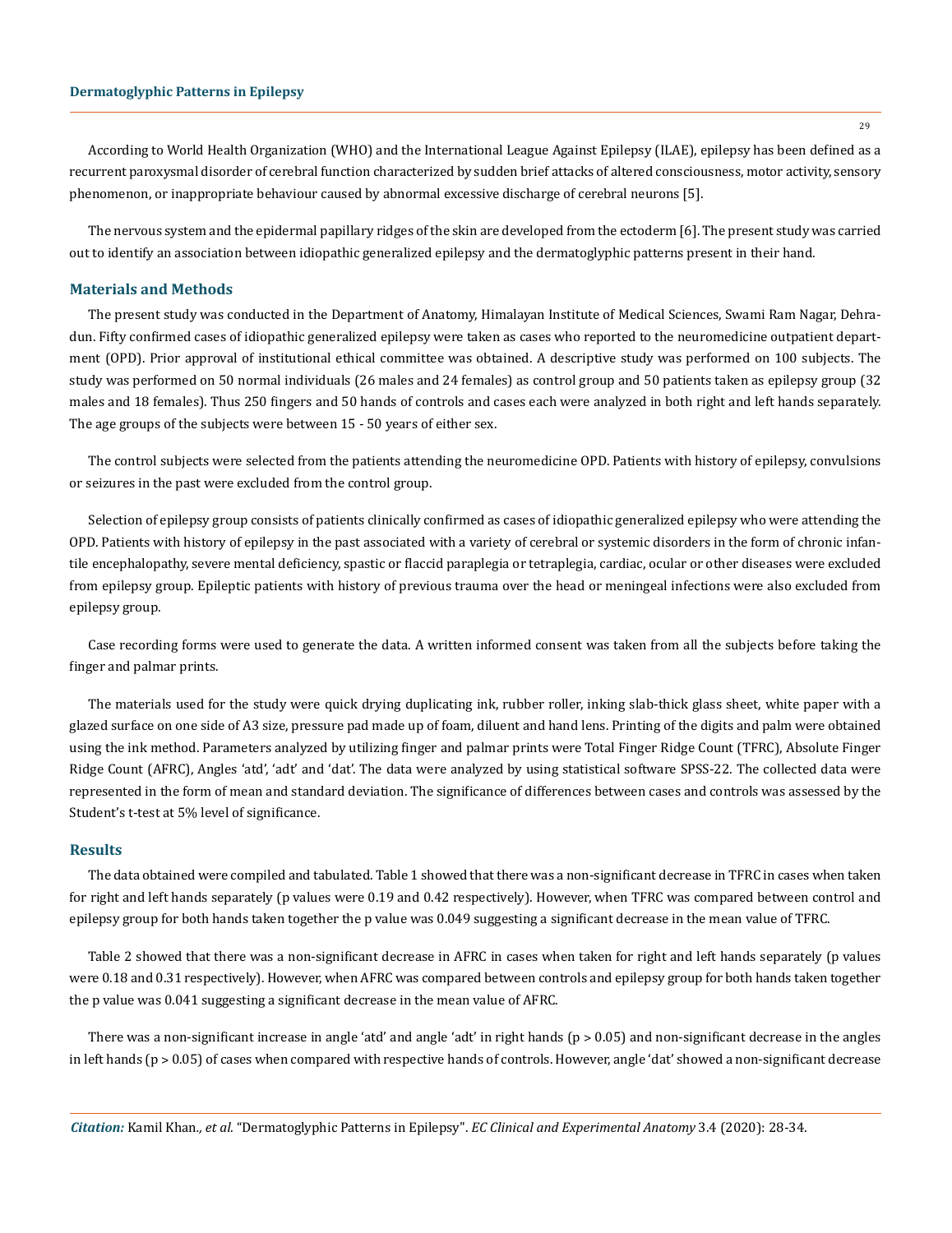| <b>Parameters</b> |            | Control $(n = 50)$ | Epilepsy $(n = 50)$ | p value |
|-------------------|------------|--------------------|---------------------|---------|
| Right Hand        | Mean       | 72.38              | 70.54               |         |
|                   | SD         | 19.58              | 19.06               | 0.19    |
|                   | <b>SEM</b> | 2.77               | 2.696               |         |
| Left Hand         | Mean       | 75.28              | 68.98               |         |
|                   | <b>SD</b>  | 16.77              | 21.92               | 0.42    |
|                   | <b>SEM</b> | 2.372              | 4.82                |         |
| Total             | Mean       | 147.66             | 139.52              |         |
|                   | <b>SD</b>  | 36.35              | 40.98               | 0.049   |
|                   | <b>SEM</b> | 5.142              | 7.516               |         |

*Table 1: Comparison of total finger ridge count (TFRC) between control and epilepsy group.*

| <b>Parameters</b> |            | Control<br>$(n = 50)$ | <b>Epilepsy</b><br>$(n = 50)$ | p value |  |
|-------------------|------------|-----------------------|-------------------------------|---------|--|
| Right Hand        | Mean       | 113.36                | 101.62                        |         |  |
|                   | SD.        | 45.77                 | 40.9                          | 0.18    |  |
|                   | <b>SEM</b> | 6.47                  | 5.78                          |         |  |
| Left Hand         | Mean       | 109.36                | 100.06                        |         |  |
|                   | SD.        | 44.69                 | 46.04                         | 0.31    |  |
|                   | <b>SEM</b> | 6.32                  | 6.51                          |         |  |
| Total             | Mean       | 222.72                | 201.68                        |         |  |
|                   | SD.        | 90.46                 | 86.94                         | 0.041   |  |
|                   | <b>SEM</b> | 12.79                 | 12.29                         |         |  |

*Table 2: Comparison of absolute finger ridge count (AFRC) between control and epilepsy group.*

| <b>Parameters</b> |            | Control<br>$(n = 50)$ | <b>Epilepsy</b><br>$(n = 50)$ | p value |
|-------------------|------------|-----------------------|-------------------------------|---------|
| Right Hand        | Mean       | 41.6                  | 42.04                         |         |
|                   | <b>SD</b>  | 4.5                   | 3.79                          | 0.14    |
|                   | <b>SEM</b> | 0.636                 | 0.535                         |         |
| Left Hand         | Mean       | 42.56                 | 42.14                         |         |
|                   | <b>SD</b>  | 5.39                  | 4.47                          | 0.4     |
|                   | <b>SEM</b> | 0.762                 | 0.632                         |         |

*Table 3a: Comparison of angle 'atd' between control and epilepsy group.*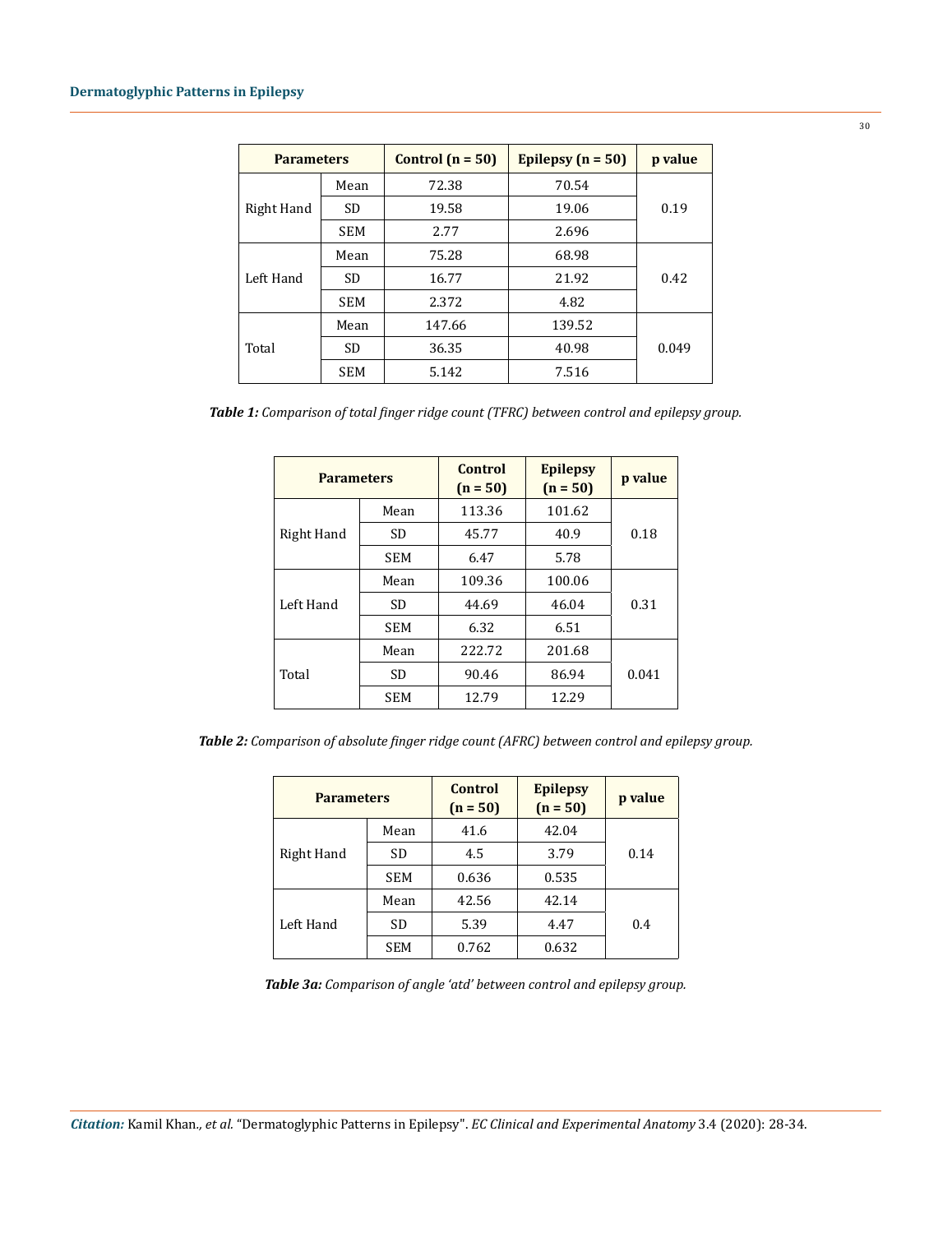| <b>Parameters</b> |            | <b>Control</b><br>$(n = 50)$ | <b>Epilepsy</b><br>$(n = 50)$ | p value |
|-------------------|------------|------------------------------|-------------------------------|---------|
| Right Hand        | Mean       | 59.38                        | 58.82                         |         |
|                   | <b>SD</b>  | 6.44                         | 4.72                          | 0.4     |
|                   | <b>SEM</b> | 0.911                        | 0.667                         |         |
| Left Hand         | Mean       | 58.34                        | 59.38                         |         |
|                   | <b>SD</b>  | 4.29                         | 6.12                          | 0.3     |
|                   | <b>SEM</b> | 0.607                        | 0.865                         |         |

| Table 3b: Comparison of angle 'dat' between control and epilepsy group. |  |  |
|-------------------------------------------------------------------------|--|--|
|-------------------------------------------------------------------------|--|--|

| <b>Parameters</b> |            | Control<br>$(n = 50)$ | <b>Epilepsy</b><br>$(n = 50)$ | p value |
|-------------------|------------|-----------------------|-------------------------------|---------|
| Right Hand        | Mean       | 79.1                  | 79.66                         |         |
|                   | <b>SD</b>  | 5                     | 4.525                         | 0.6     |
|                   | <b>SEM</b> | 0.848                 | 0.64                          |         |
| Left Hand         | Mean       | 78.72                 | 78.58                         |         |
|                   | <b>SD</b>  | 5.718                 | 6.854                         | 0.91    |
|                   | <b>SEM</b> | 0.809                 | 0.969                         |         |

*Table 3c: Comparison of angle 'adt' between control and epilepsy group.*

in right hand and a non-significant increase in the angle in left hand of epilepsy group when compared with respective hands of control group. (Figure 1a and 1b).



*Figure 1a: Palmar print of left hand of male control showing < adt (80°), < dat (60°) and < atd (40°).*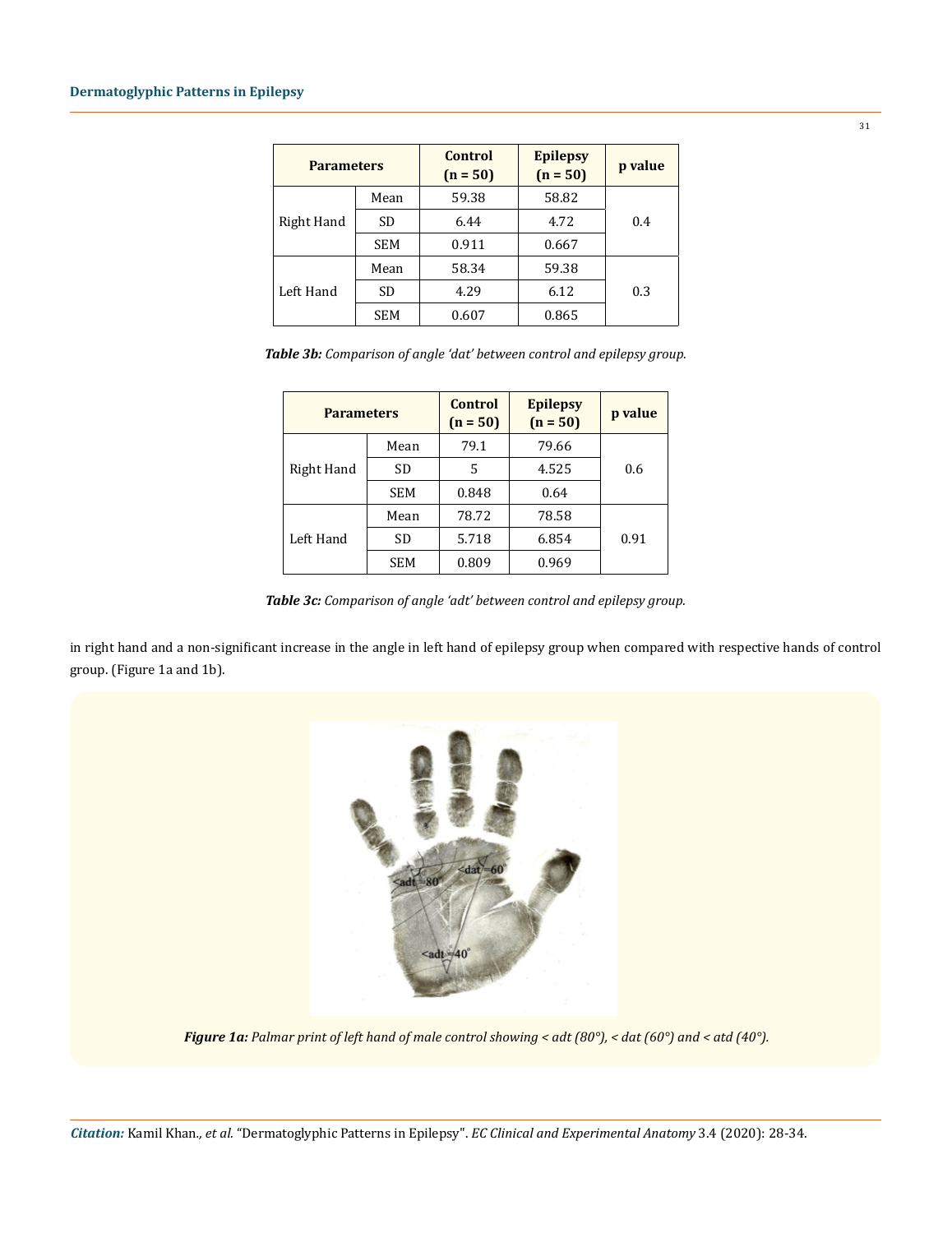

*Figure 1b: Palmar print of left hand of male case showing < adt (65°), < dat (75°) and < atd (40°).*

#### **Discussion**

In the present study there was a significant decrease in the mean values of TFRC  $(139.52 \pm 40.98)$  and AFRC  $(201.68 \pm 86.94)$  in cases when compared with both hands of controls taken together. There was a non-significant decrease in TFRC (70.54  $\pm$  19.06) and AFRC (101.62  $\pm$  40.9) in right hand fingers of cases when compared with their respective controls having TFRC (75.28  $\pm$  16.77) and AFRC (113.36  $\pm$  45.77). There was also a non-significant decrease in TFRC (68.98  $\pm$  21.92) and AFRC (100.06  $\pm$  46.04) in left hand fingers of cases when compared with their respective controls having TFRC (72.38  $\pm$  19.58) and AFRC (109.36  $\pm$  44.69) (Table 1and 2).

Shawky., *et al.* found significantly reduced TFRC in both the hands of epileptic patients in the Egyptian population [7]. Mattos- Fiore MAB and Saldanha PH observed similar decrease in TFRC in female epileptic patients but increased values in cases of male epileptics [8].

Contradictory findings were observed by many scientists. Mulage SK found increased TFRC and AFRC in male and female epileptics [9]. Lal N and Sureka RK and Filho., *et al.* found increased incidence of TFRC and AFRC in epileptic patients [10,11]. Rivera did not observe any difference in TFRC and AFRC of epileptic patients when compared with their controls [12].

In the present study there was an increase in the mean value of angle 'atd' in right hand  $(42.04 \pm 3.79)$ <sup>0</sup> while there was a decrease in mean value of the angle in left hand (42.14 ± 4.47) $^{\rm o}$  of epilepsy group when compared with their respective controls i.e. 41.6 ± 4.5 $^{\rm o}$ and 42.56  $\pm$  5.39º respectively (p > 0.05) (Figure 1a and 1b). On observing the angle 'dat', a decrease in right hand (58.82  $\pm$  4.72)º and an increase in left hand (59.38 ± 6.12) $^{\rm o}$  of cases were found when compared with their respective controls i.e. 59.38 ± 6.44 $^{\rm o}$  and 58.34 ± 4.29 $^{\rm o}$ respectively ( $p > 0.05$ ) (Figure 1a and 1b). Measurement in angle 'adt' revealed increased mean value of the angle in right hand (79.66  $\pm$ 4.53) $^{\rm o}$  but a decrease in the value in left hand (78.58 ± 6.85) $^{\rm o}$  of cases when compared with their respective controls i.e. 79.10 ± 5.00 $^{\rm o}$  and 78.72  $\pm$  5.72<sup>0</sup> respectively (p>0.05) (Figure 1a and 1b).

Ranganath P., *et al*. observed an increase in the mean values of angles 'atd' and 'dat' but a decrease values of angle 'adt' in both the hands of male and female epileptic patients [5]. Lal and Sureka noticed a decreased mean value of angles 'atd' and 'dat' but an increase in the value of angle 'adt' in right and left hands of epileptic patients [10]. Goshi RC., *et al*. concluded a significant increase in 'dat' angle in

32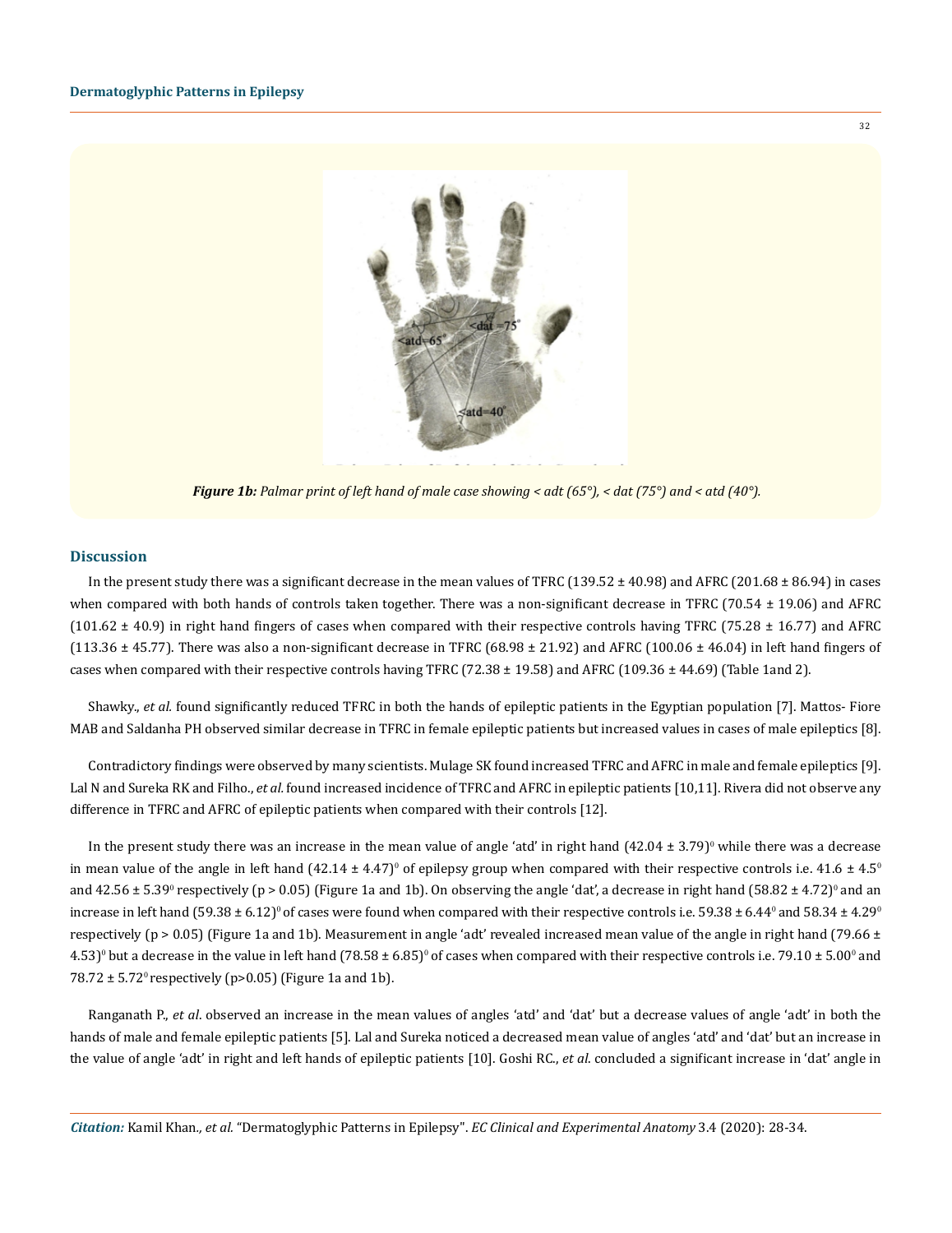#### **Dermatoglyphic Patterns in Epilepsy**

the right and decrease in 'adt' angle in both hands of male epileptics [13].In the study conducted by Filho., *et al.* reference has been made to the study of Rosner., *et al*. who observed higher values of angle 'atd' in left hand of male epileptics but smaller values of the angle in both hands of female epileptics when compared with their respective controls. In the same study, Ravazi found no statistical differences in angle 'atd' in both hands and genders of epileptics when compared with their respective controls [11].

#### **Review of Literature**

Schaumann B., *et al*. observed significant increase in the main line index on the right palm (p < 0.01) and decreased a-b ridge counts on both left and right palms ( $p < 0.001$ ).

Shawky., *et al*. undertook a study on the Dermatoglyphic patterns in patients with idiopathic epilepsy in Egypt. Results showed a significantly reduced total finger ridge count on both palms in epileptic patients (66.5) as compared to the controls (136.48) and a significantly increased main line index in the epileptic children (11.5 in males and 10.6 in females), as compared to the controls (8.6 in males, and 9.4 in females).

Goshi RC., *et al*. observed main line index (left hand 8.02 and right hand 8.2) was significantly increased in female epileptics. There was significant increase in 'dat' angle in the right and decrease in 'adt' angle in both hands of male epileptics.

Mulage SK found out various dermatoglyphic features in patients suffering from epilepsy and to compare the dermatoglyphic features in normal and epileptic patients. Significant findings in quantitative analysis of epileptic patients included increase of total finger ridge count in male and female epileptics.

Bansal IJS., *et al*. took palmar prints of 50 epileptic patients (33 males and 17 females) and age and sex matched controls. The data of epileptic patients were collected from Government Rajendra Hospital, Patiala and from nearby villages of Patiala District. They observed that the termination of mainline D was mostly confined to position 11, 9 and 7 in both males and females of the patients and control series.

Filho., *et al*. reviewed articles on dermatoglyphics in patients with epilepsy published between the years 1960 - 2008.

Ravazi found significant decrease in total finger ridge count ( $p \le 0.20$ ) in right hand but increased total finger ridge count in left hand  $(p \le 0.50)$  in both male and female cases of epilepsy.

In Russia, Kharitonov and Kozlova studied 51 adult (men and women) epileptic patients and found increased finger ridge counts.

Schaumann., *et al*. noted reduction of finger ridge count in 197 adult men but Denny found increased finger ridge count in girls.

Ranganath., *et al*. did not observe any difference in finger ridge counts. Rosner., *et al*. studied 223 epileptic patients (109 men and 114 women) and found increased value of 'atd' angles in left hand in cases of male epileptic patients while it was decreased in cases of women in both hands.

Ravazi and Ranganath., *et al*. found no differences in 'atd' angles in either hands or genders of epileptic patients.

Schaumann and Kimura noticed an increase main line index in right palm in cases of male epileptic patients. Nair observed significant differences in main line terminations in both hands and sexes but Ranganath., *et al*. observed the significant difference only in women.

Brown M and Paskind HA compared fingerprints of 146 mentally deteriorated institutionalized epileptic patients with those of 115 mentally normal epileptic clinic patients. Prints of the deteriorated group had more arch patterns, interruption of ridges and occasional replacement of ridges by papillae. They had fewer whorl and radial patterns, less furrowing and smaller dermatoglyphic indices.